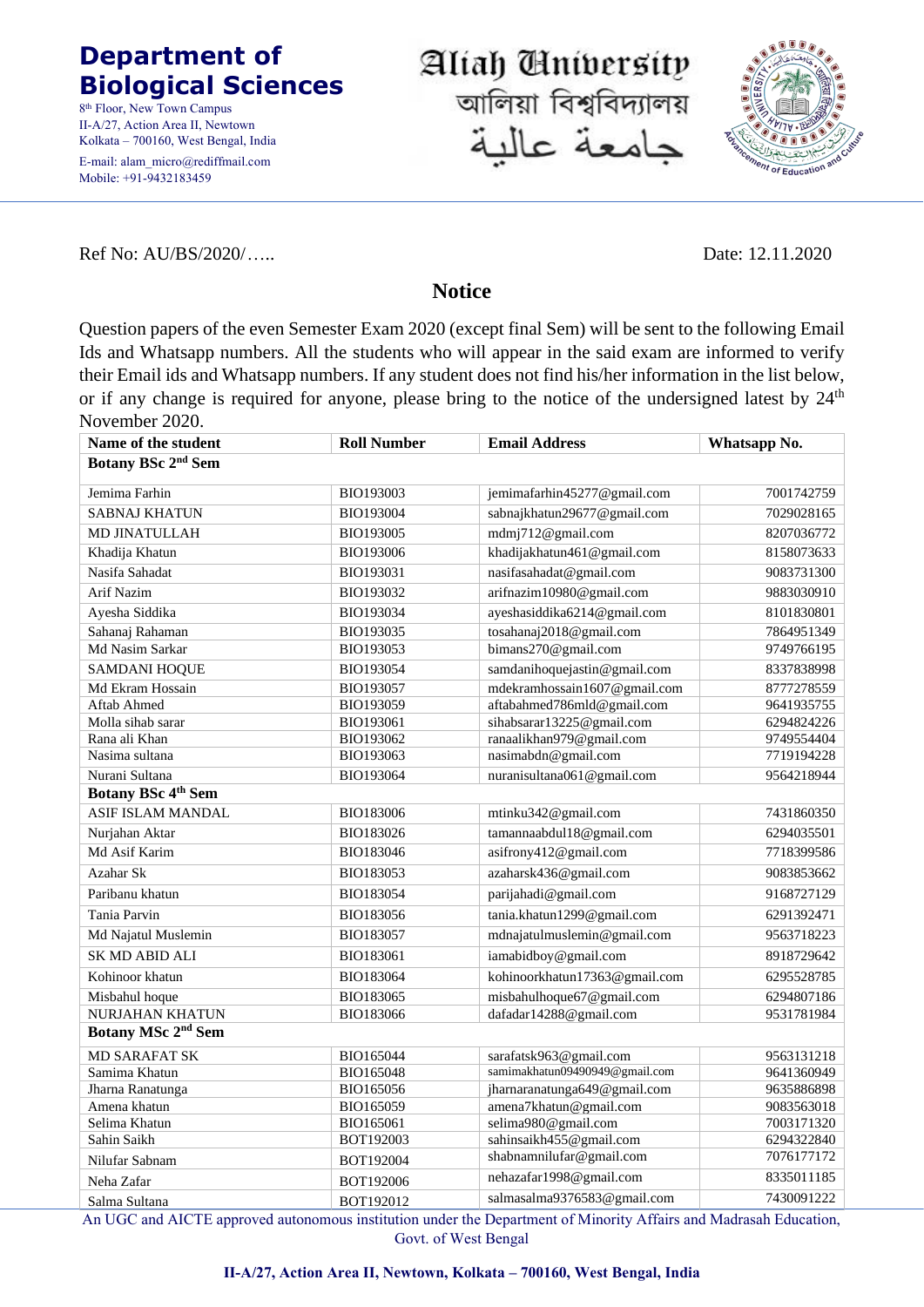| Name of the student                  | <b>Roll Number</b> | <b>Email Address</b>            | Whatsapp No. |  |  |
|--------------------------------------|--------------------|---------------------------------|--------------|--|--|
| Microbiology BSc 2 <sup>nd</sup> Sem |                    |                                 |              |  |  |
| Nazmin Hussain                       | BIO193019          | im.nazmin.hussain@gmail.com     | 9887446758   |  |  |
| SAIQA REYAZ                          | BIO193022          | saiqareyaz786@gmail.com         | 7449548725   |  |  |
| Nahar Sultana                        | BIO193023          | naharsultana9@gmail.com         | 8388904595   |  |  |
| Nasim akram sk                       | BIO193024          | nasimakramsk8380@gmail.com      | 9609537283   |  |  |
| Fahad Hossain                        | BIO193026          | hossainfahad756@gmail.com       | 7076330217   |  |  |
| Fiza Tasnim                          | BIO193028          | fizatasnim7930@gmail.com        | 6294955051   |  |  |
| Jwel Rana                            | BIO193029          | iamjwelrana@gmail.com           | 9832575239   |  |  |
| Shahnaj Parvin                       | BIO193033          | shahnajparvin2427@gmail.com     | 9382411974   |  |  |
| <b>IQRAA OMAR</b>                    | BIO193045          | iqraomar.falak@gmail.com        | 7044728724   |  |  |
| Lilufa Mondal                        | BIO193046          | lilufamondal25dec@gmail.com     | 6294298425   |  |  |
| Kamrun nahar Farha                   | BIO193049          | kamrunnaharfarha9@gmail.com     | 8167220573   |  |  |
| Iftesum Ehsan                        | BIO193050          | iftesumehsan2002@gmail.com      | 7679618232   |  |  |
| Md Kamal Hassan                      | BIO193052          | rohithassan90@gmail.com         | 9734231130   |  |  |
| Mysura khatun                        | BIO193060          | mysurakhatun@gmail.com          | 9749100919   |  |  |
| Microbiology BSc 4 <sup>th</sup> Sem |                    |                                 |              |  |  |
| Kanij fatema                         | BIO183001          | kanij7038@gmail.com             | 6296998068   |  |  |
| Rahi Masum Reza                      | BIO183009          | rahimasumreza30629@gmail.com    | 6296037149   |  |  |
| Bikram kundu                         | BIO183013          | bkundu037@gmail.com             | 7001517324   |  |  |
| <b>SIPU MIA</b>                      | BIO183019          | sipumia13527@gmail.com          | 8436073588   |  |  |
| Sanaullah Sarkar                     | BIO183030          | sanaullahsarkar595@gmail.com    | 7699766221   |  |  |
| SK FAIEZ UDDIN AHMED                 | BIO183039          | faiezamd1999@gmail.com          | 9547387747   |  |  |
| Md Masud Rana                        | BIO183040          | sahilmmr786@gmail.com           | 7063818690   |  |  |
| Taufika Akhtara.                     | BIO183043          | taufikaakhtara120@gmail.com     | 9382557421   |  |  |
| Sahiphar yeasmin                     | BIO183044          | sahiphar.yeasmin2000@gmail.com. | 9735725880   |  |  |
| Shana Parveen                        | BIO183049          | mail2shanap786@gmail.com        | 8250907857   |  |  |
| Touhida khatun                       | BIO183055          | touhidakhatun311@gmail.com      | 6295895741   |  |  |
| Sabana Yeasmin                       | BIO183058          | sabanayeasmin70@gmail.com       | 6290852791   |  |  |
| Nargis khatun                        | BIO183068          | khatunnargis141@gmail.com       | 6291126241   |  |  |
| Microbiology MSc 2 <sup>nd</sup> Sem |                    |                                 |              |  |  |
| Md Monirul Chowdhury                 | <b>BIO165008</b>   | monirulchowdhury0@gmail.com     | 9002923272   |  |  |
| Mahammad Saifullah                   | BIO165019          | mdsaifullah774@gmail.com        | 7044664866   |  |  |
| <b>Iffat Azam</b>                    | BIO165021          | azamiffat19@gmail.com           | 9547587016   |  |  |
| Sk Saif Rahaman                      | BIO165025          | saifgig.ssr@gmail.com           | 8617290837   |  |  |
| Qazi Sumaiya Siddiqa                 | BIO165037          | qazisumaiyasiddiqa@gmail.com    | 7596907438   |  |  |
| Md Samim Hassan                      | BIO165039          | mdsamimhssn@gmail.com           | 9804903684   |  |  |
| Sahina parvin                        | BIO165049          | sahinaparvin791@gmail.com       | 7602739791   |  |  |
| Rupali Pervin                        | BIO165050          | pervinrupa5@gmail.com           | 8944095462   |  |  |
| Serina Jahan Mondal                  | BIO165054          | serinabiologist@gmail.com       | 8944979866   |  |  |
| Rabab Anjum                          | MIC192001          | rababanjum352@gmail.com         | 9088669142   |  |  |
| Asma Begum                           | MIC192002          | asmabegum2803@gmail.com         | 8981656690   |  |  |
| Amina khatun                         | MIC192003          | mabudmollah786@gmail.com        | 9088096852   |  |  |
| Abdul Moin                           | MIC192004          | abdulmoin1998sumon@gmail.com    | 9933615990   |  |  |
| Afra Anan                            | MIC192005          | afraanan65@gmail.com            | 9163597468   |  |  |
| Naima Nawaz                          | MIC192008          | naimanawaz79@gmail.com          | 7003181292   |  |  |
|                                      |                    |                                 |              |  |  |